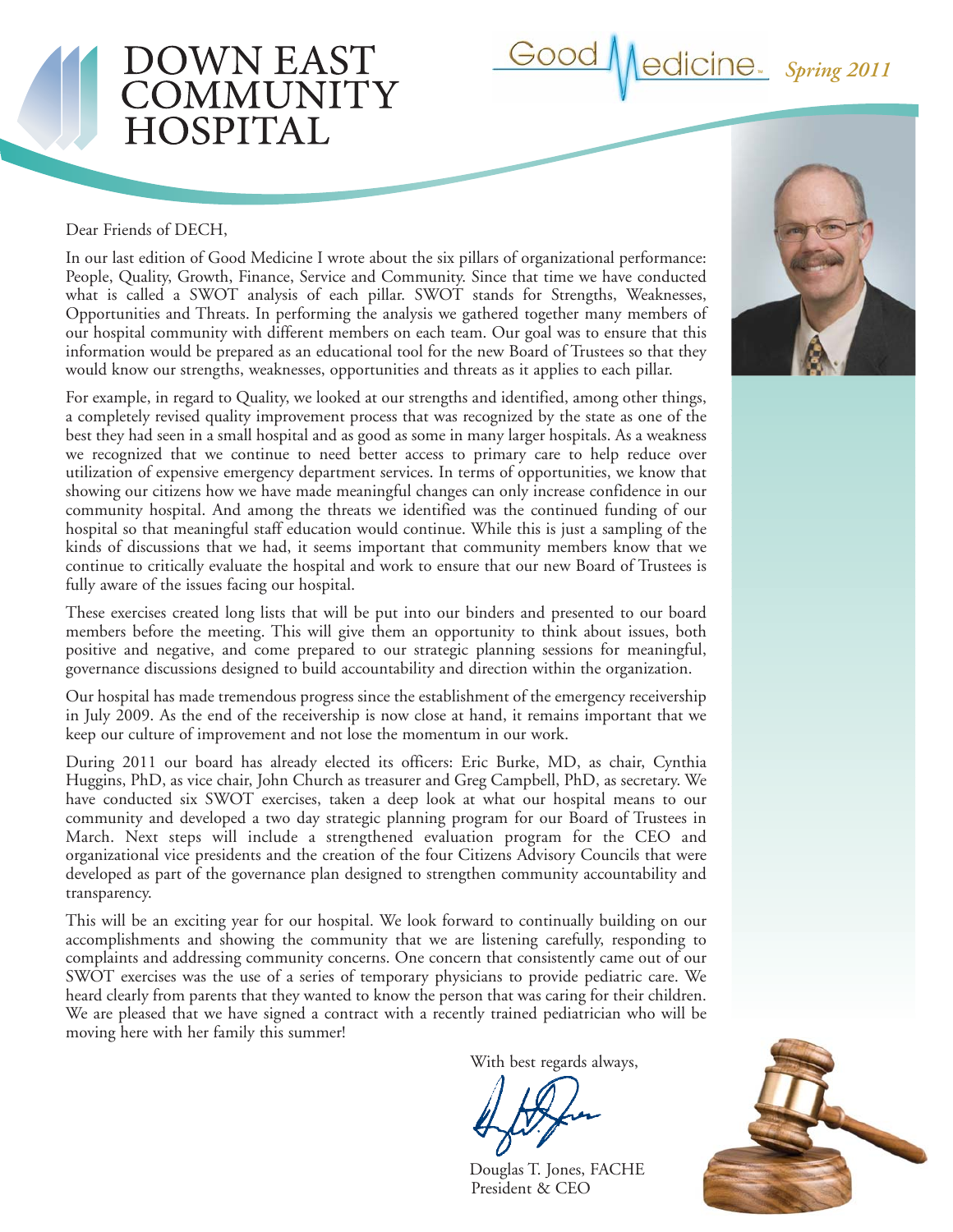## **Caring and Quality for You**

Rarely when someone is in the hospital are they asked "Are you a satisfied patient?" But patients or their loved ones usually know when they are dissatisfied about care or services at a hospital – whether it is an issue related to the environment (such as room temperature) or directly related to care (such as receiving medication on time).

All Down East Community Hospital staff members want our patients to be satisfied with our services. We appreciate your compliments – here is a recent appreciation from a patient: *"Everyone that helped me had great concern about helping me and made me feel at ease."* Your comments let us know *"you are a satisfied patient".* Our job, after all, is to support your health and care for you in time of need. You will notice the core of care giving at DECH from your nurses, doctors, technologists and all our staff – people work here because they believe in caring, in this hospital and the community.

When you are a patient, we are here to help you. If you have a need or concern, we encourage you and or your support person to speak up and let us know your concern. Like any service provider, *"we can't fix it if you don't tell us"* ; and we assure you - we listen. If we can resolve your concern *"on the spot"* we will. This is our commitment to our patients.

When we are unable to resolve an issue on the spot, the complaint or concern is directed to the *Quality Improvement Director* – that's me. Your concern is my concern… and in the end the concern of all the staff at DECH. I work to resolve your concern and take action when necessary. In my new role at DECH I work with all staff to continuously improve our services, helping to coordinate multiple efforts at all levels – so that we can be the best caregivers possible.

As a small rural hospital, we provide only those services that are appropriate to our size and ability. Sometimes patients are at the hospital for just a few hours or a few days. As community members we understand the frustration patients and their families can feel when having to be transferred to a more comprehensive facility. Our job is to provide you, the patient, with the best transition possible should you need to be transferred to another hospital. In the meantime, we want to give you the best possible attention.

Along with voicing your compliments and concerns while in the hospital, we ask that you complete our Satisfaction Survey. These surveys are sent out to a percentage of our inpatient and emergency department patients. If you would like to call the hospital to voice a concern, you may call me at 255-0452 and I will respond quickly. At DECH we work to resolve concerns, clarify information and meet your needs. Our Patient Satisfaction Team works to resolve those times when our service could have been better and shares compliments with our staff. Our Board keeps informed about patient satisfaction through the Quality Improvement/Patient Safety Committee which meets monthly. Board of Trustee members, Physicians, Chief Executive Officer Doug Jones, Chief Nursing Officer Karen Labonte, Case Manager Laurie Hayward and myself serve on this committee. Patient complaints and compliments are forwarded to this group for review. The committee also examines action steps taken to resolve patient concerns and hold all personnel accountable for contributing to the continuous improvement of our services. In other words, quality of care matters greatly to all of us here at DECH.

*Karen Burke RN MS is the new Quality Improvement Director at DECH. She can be reached at 255-0452 or kburke@dech.org.*



Karen Burke, RN, MS Quality Improvement Director at DECH

*Your concern is my " concern... and in the end the concern of all the staff at DECH."*

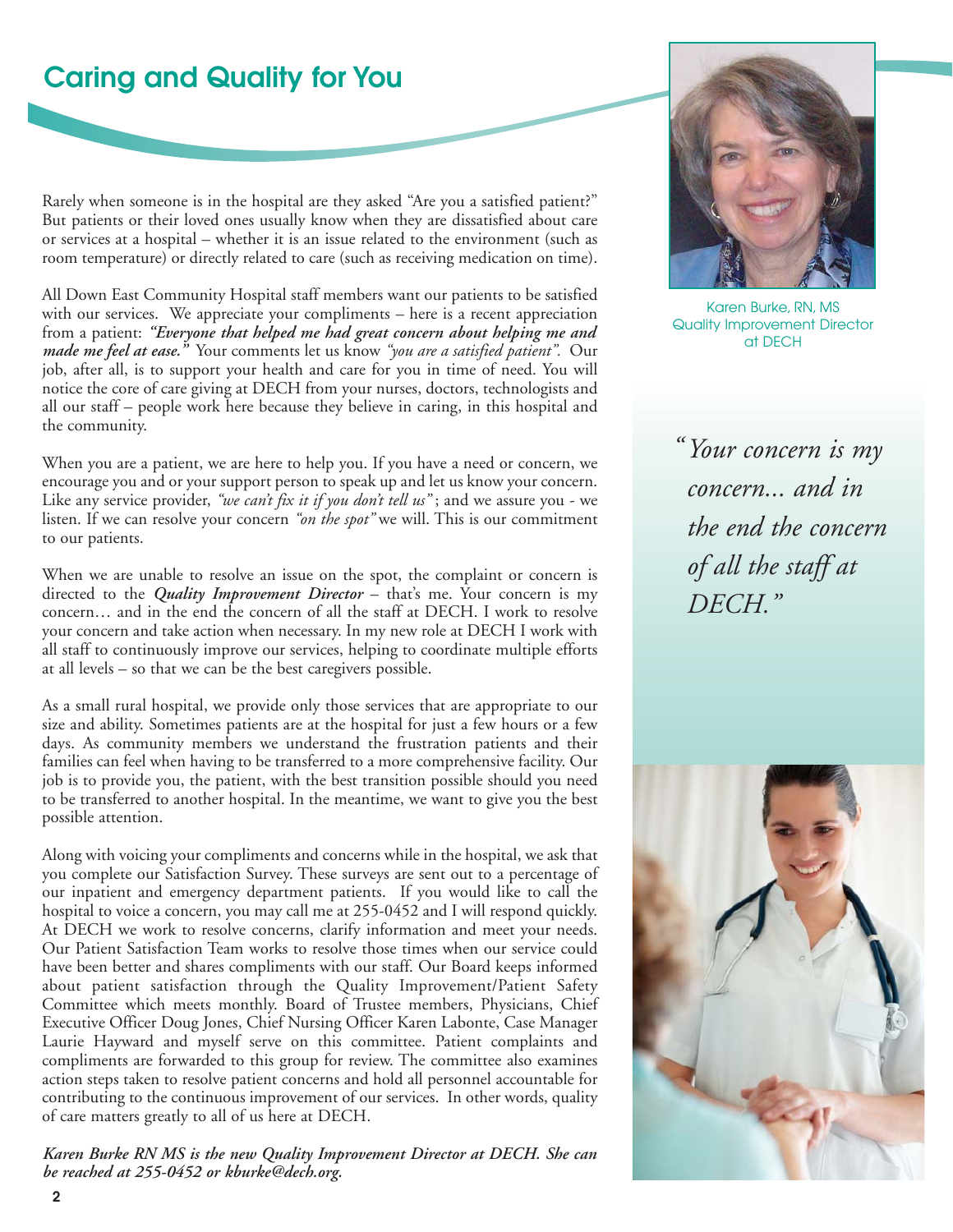## **Healing Voices in Washington County**



Down East Community Hospital now has the technology available to provide Videostroboscopy examinations for its patients. Videostroboscopy is a state-ofthe-art technique that permits examination of the vocal cords and surrounding structures, and allows us to see how the vocal cords actually function.

The set-up consists of a stroboscopic unit (rapid flashing light source and

microphone), video camera, video recorder, and endoscope combined with a computer.

Although the naked eye can see the vocal cords, the vibrations of the cords are too rapid to see. Videostroboscopy provides not only valuable information concerning normal vocal cord movements but can detect irregular movements, structural abnormalities, and other conditions that might not be visible under continuous light. Careful examination of the recorded movements of the vocal folds may determine the cause of an abnormal voice, define the severity of the problem, and assist with planning a treatment program.

It is a valuable tool to diagnose and educate patients about speech and vocal cord disorders. When patients view there vocal cords in action, they can have a better understanding of how their vocal cords work and what adjustments to make to treat their problems. A greater understanding of the way voice is produced, the nature and extent of the voice disorder, and how to change laryngeal movement patterns can enhance recovery and facilitate a voice program.

*For more information on videostroboscobies at DECH, call Heather Dodsworth in our Rehabilitation Department at 255-0258.*





### **For Your Heart**

Down East Community Hospital's Cardiopulmonary Department has upgraded technology for patients in need of treadmill testing. The recently installed Philips StressVue treadmill is high-tech technology that utilizes ECG tracings and blood pressure monitoring to evaluate any changes in the patient's heart rhythm indicating any degree of narrowing or blockages in the coronary arteries. And it does so with a wireless module for patient comfort - - no long lead wires.

While the patient walks on the treadmill at various grades and speeds, the electrical activity of the heart is measured to evaluate chest pain and the level of cardiac functioning. The small wireless patient module not only ensures patient comfort it also ensures quick transition to other areas in the department or hospital and reduces motion artifact because of the elimination of long, unwieldy cables. This advanced technology provides clear indication of stress test anomalies and morphology changes. It provides fast diagnosis with clear ECG tracings and continued patient assessment after the postrecovery monitoring.

*For more information on treadmill services at DECH, call 255-3356 and ask to speak to someone in our Cardiopulmonary Department.*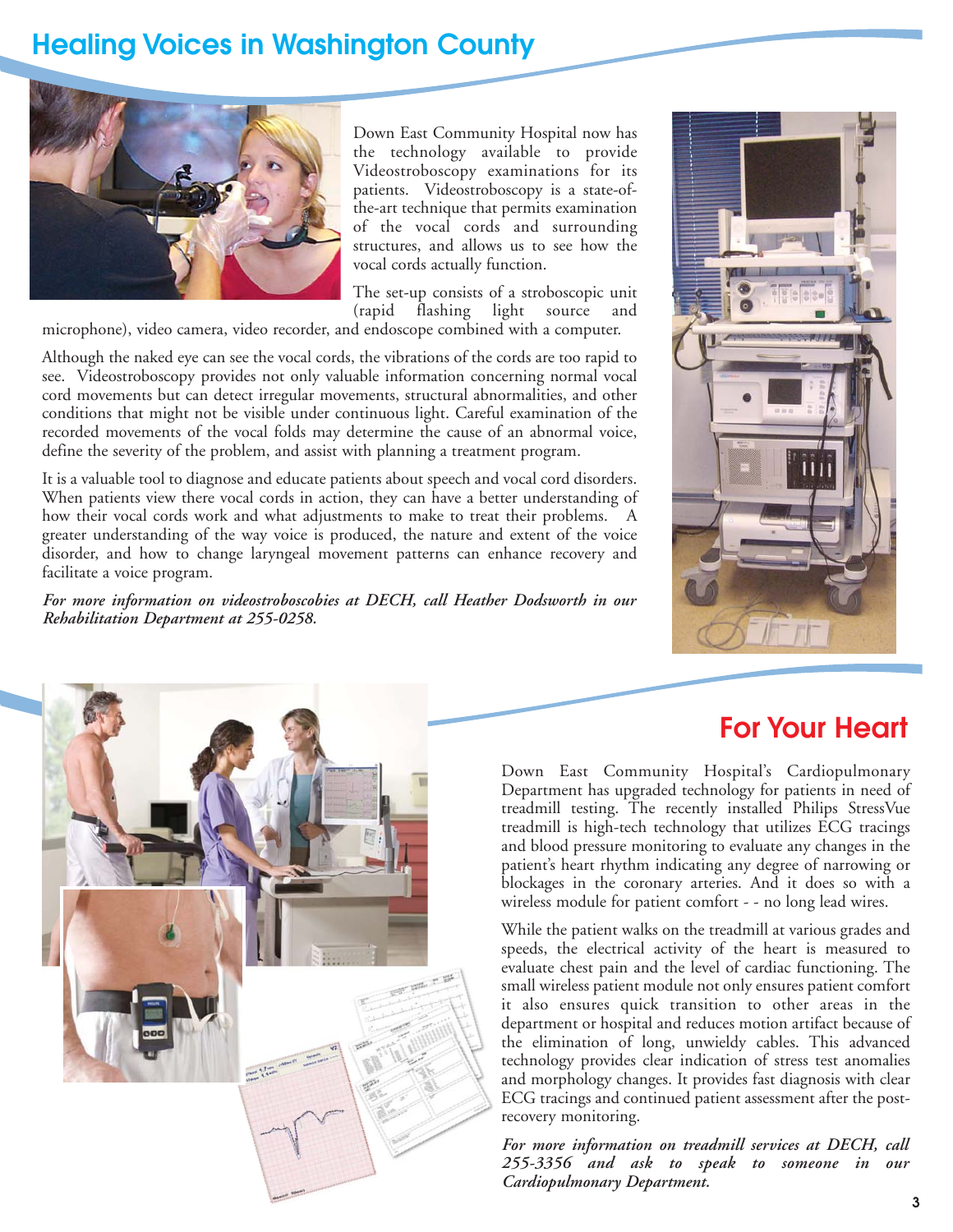

# **Full Time Pediatrician at DECH**

We are excited to announce that our full time Pediatrician, Mackenzie Loughland, M.D., will arrive in June. Mackenzie has committed to practice in Machias for two years while she contemplates a pediatric ICU fellowship.

Dr. Loughland received her doctorate at Emory University School of Medicine in Atlanta, Georgia and her B.S. at the University of Notre Dame in Indiana. She did her Pediatric residency at the Medical Center of Central Georgia/ Mercer University, in Macon, Georgia. Dr. Loughland is affiliated with many organizations such as the American Academy of Pediatrics, American Medical

Association, Bibb County Medical Society, Society of Critical Care Medicine, and the Wilderness Medical Society. She has had volunteer experience with the Habitat for Humanity, FURever Friends Humane Society, Good Samaritan Clinic, Trees of Atlanta, Eating Disorder Information Network, and the Leukemia and Lymphoma Society.

Dr. Loughland's many hobbies include her dogs, travel, camping, hiking, kayaking, dancing, running, and alternative medicine. With hobbies such as these its not surprising that she and her husband could picture living and working in Downeast Maine. When you see Dr. Loughland and her husband Jack, be sure to give them a warm welcome to our community.

*"As a mother of a young child, I found Dr. Loughland to be caring, compassionate and extremely knowledgeable; she displays the qualities that a parent needs to trust in the care of their most important possessions. As a Senior Manager, I have found her to be professional, conscientious of quality, and focused on team work and understanding. We look forward to her being a part of our DECH family and the community and are honored that she has chosen to work with us."*~ Nicole Shaw, VP Physician Practices and Ancillary Services.

*To make an appointment with Dr. Loughland, call our Pediatric office at 255-0403.* 

# **My Doctor has told me I have shingles….** *What does this mean?*



### by Donna Stanley-Kelley, RN Infection Prevention Nurse

About half of all cases of shingles occur in men and women 60 years or older. However, anyone who has recovered from chickenpox may develop shingles; even children can get shingles. Almost 1 out of every 3 people in the United States will develop shingles. Shingles is caused by the Varicella zoster virus, which is the same virus that causes chickenpox. After you recover from a bout of chickenpox the virus stays in the body in an inactive (dormant) state. Years later, for unknown reasons the virus can be reactivated which causes shingles.

Shingles usually starts as a painful rash on one side of the face or body. Typically the rash will form blisters that scab over in 7 to 10 days; these scabs usually clear up within 2 to 4 weeks. Before the rash appears, there is often pain, itching, or tingling in the area where the rash eventually develops. These symptoms may happen 1 to 5 days before the rash actually appear. The rash is often associated with extreme pain. Other symptoms of shingles can include fever, headache, chills and an upset stomach. Shingles can also affect the eye and cause loss of vision.

Shingles cannot be passed from one person to another. However, the virus which causes shingles can be passed from someone with shingles to a person who has never had the chickenpox. The virus is spread from direct contact with the fluid from the rash blisters. The person cannot pass along the virus before the blisters appear, once the rash has developed crusts, the person is no longer considered contagious.

*What can I do if I have the shingles?* Keep the rash covered and this will help to avoid spreading the virus to anyone who has not had the chickenpox. Ask any family member or visitors if they have ever had the chickenpox, if they answer no, advise them to stay away until the blisters have crusted over. Do not touch or scratch the rash as it may lead to a skin infection.

*There is good news about shingles!* If you develop the shingles your physician may prescribe antivirals to help minimize nerve damage and speed up the healing process. Also, there is now available a vaccine called Zostavax which will help reduce the risk of shingles and the pain associated with shingles. For more information on shingles and the vaccination, and to discuss your options, talk with your family physician.

*For more information on shingles go to: http://www.cdc.gov/shingles/about/index.html*

**4**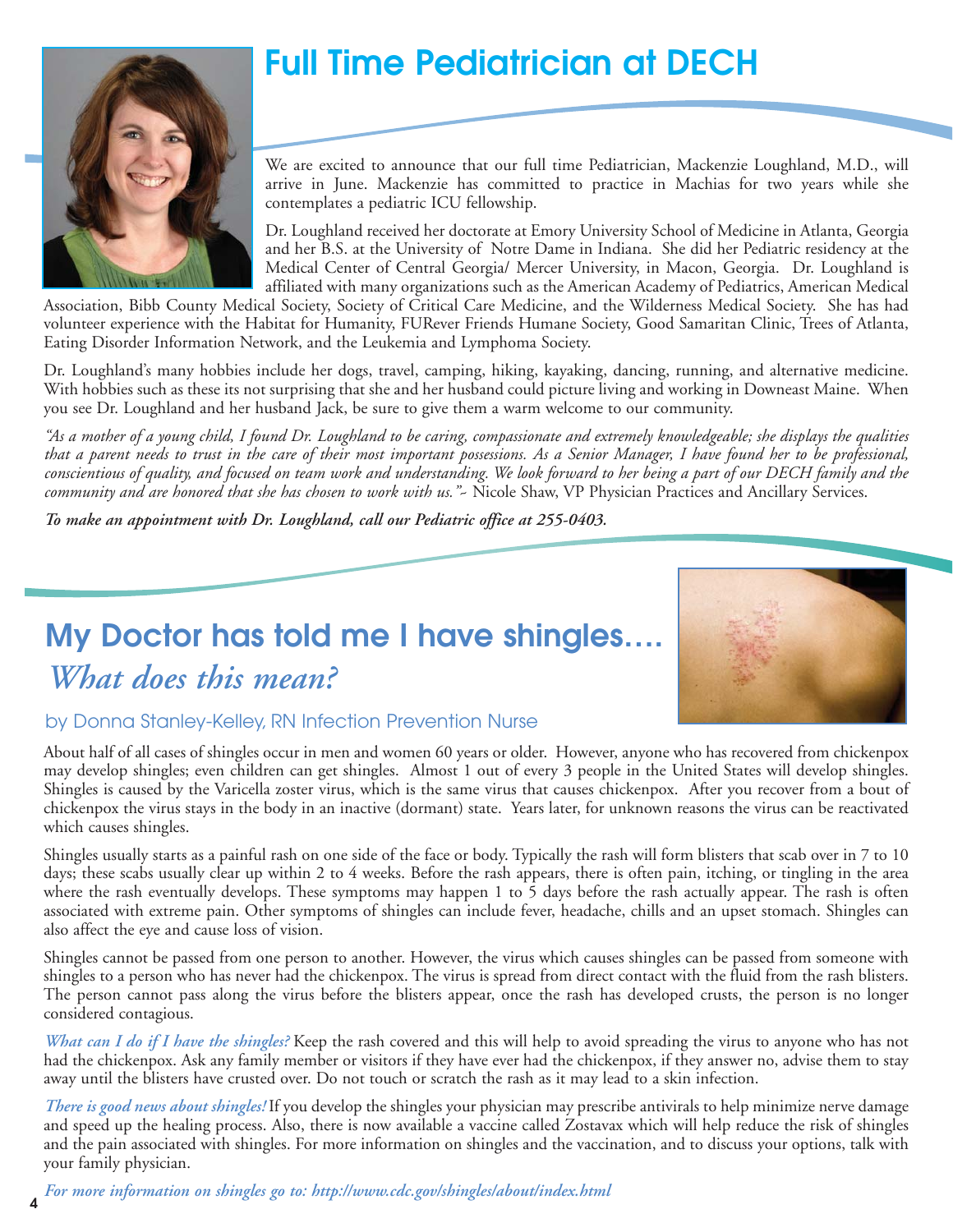# **More on Fall Prevention**

The DECH Nursing Department is undertaking a comprehensive Fall Prevention Program this spring in line with our patient centered care. Research provides guidance for widespread fall-prevention programs including identification of patients most at risk for falls and those at risk for injury from falls.

In April, nurses are scheduled to start using a new Falls Risk Assessment Tool to screen patients and identify the level of risk for falling. Nurses have decision making tools available to them to help them decide on the best intervention options. Prevention measures are individualized for each patient at risk. Factors placing patients at risk for falls in an acute care setting such as the hospital include confusion, impaired functional status and multiple diagnoses. While research has shown that age may not be a factor, when it comes to injury from a fall age is a factor.

Safety measures including a low to the floor bed and bed alarms are being trialed at the hospital. Toileting regimens for confused patients have been shown to decrease fall risk and are another nursing measure. Additional nursing interventions include adjusting the patient's environment as needed and monitoring medications for side effects.

Creating a focus on fall prevention also includes hospital wide safety education so all employees will be more aware of prevention measures and safety.

The Nursing Department, using evidence-based practice standards to implement the Fall Prevention Program, took the initiative to study, institute and implement the focused program which is aligned with national standards. The goal of DECH's Fall Prevention Program is to decrease adverse outcomes for the patients who are most vulnerable to falling.

Community members may want to consider balance and leg strengthening programs which research has shown to be effective in preventing falls. You may want to speak to your healthcare provider about monitoring Vitamin D levels, medication monitoring and disease issues which might put you at risk for falls.

*The goal of "DECH's Fall Prevention Program is to decrease adverse outcomes for the patients who are most vulnerable to falling."*



### **Tribute**

The staff of Down East Community Hospital pays our respect to the passing of George W. Avery. Mr. Avery dedicated a total of 11 years running our hospital. He became CEO when the hospital was in its infancy in 1965 and remained in that position until 1969. He was asked to once again be the CEO in 1988 and remained until April 1995. He worked with past Medical President's such as Dr. MacBride, Dr. Gaddis, Dr. Rioux, and Dr. Evans. Many board presidents also worked with Mr. Avery such as James Bailey, Leonard Sprague, Richard Ficket, William Bush Jr., John Romei, Esq. and Carolyn Foster.

While here he touched many lives at DECH and the community we serve, he remains an important part of our history.

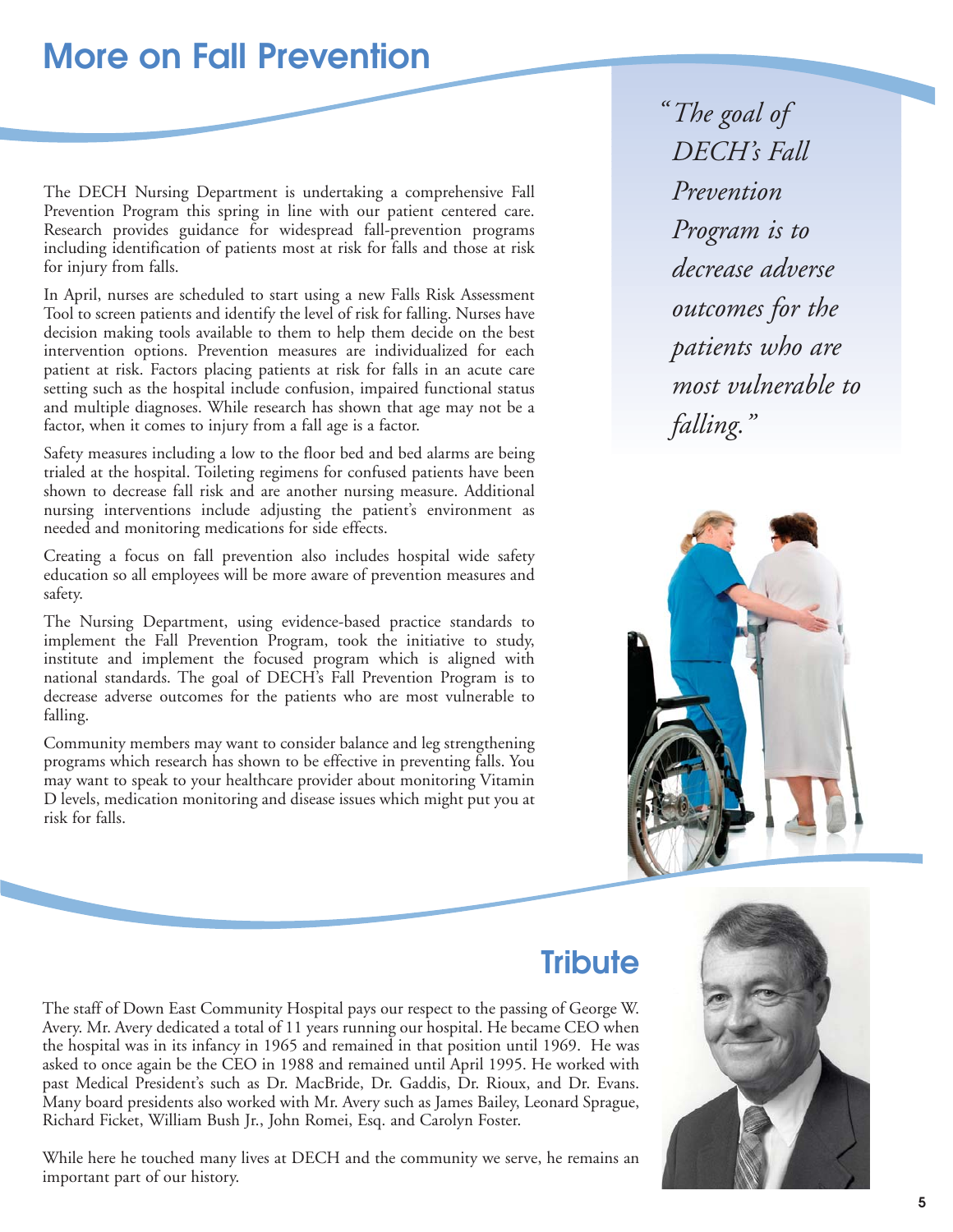# **Palliative Care**

Palliative care is care that moves along a continuum from curative care to death. In the beginning of a chronic illness, we do everything we can to provide "curative" treatments. When the chronic illness progresses to a place where fewer and fewer treatments provide any measurable relief of symptoms, we move more toward *"end of life"* care.

Within our hospital, our aim is for palliative care services to provide comprehensive, compassionate and coordinated care for inpatients and emergency department patients and their families. With a spirit of hope and celebration, the palliative care team assists patients and their families to have a comfortable, positive, meaningful experience throughout the progression of the illness in an environment of openness, compassion and caring.

- The patient and the family together represent the unit of care.
- Each patient and family unit is unique and requires an individualized plan of care that addresses their specialized needs.
- The patient and family unit actively participate in development and implementation of the plan.
- Palliative care is best provided through a multidisciplinary team of care givers who assess and respond to the physical, psychosocial and spiritual needs of the patient and family unit.
- Inpatient palliative care is appropriate for patients and families requiring assistance beyond the scope of home care for temporary symptom control, respite care or end of life care.
- Palliative care services may be requested by an inpatient or their family regardless of their involvement.

#### *What Palliative care is:*

- Excellent, evidence-based medical treatment
- Vigorous care of pain and symptoms throughout illness
- Care that patients want at the same time as efforts to cure or to prolong life

#### *What Palliative care is NOT:*

- *"giving up"* on a patient
- in place of curative or life-prolonging care
- the same as hospice

*"With a spirit of hope and celebration, the Palliative care team assists patients and their families to have a comfortable, positive, meaningful experience throughout the progression of illness... "*

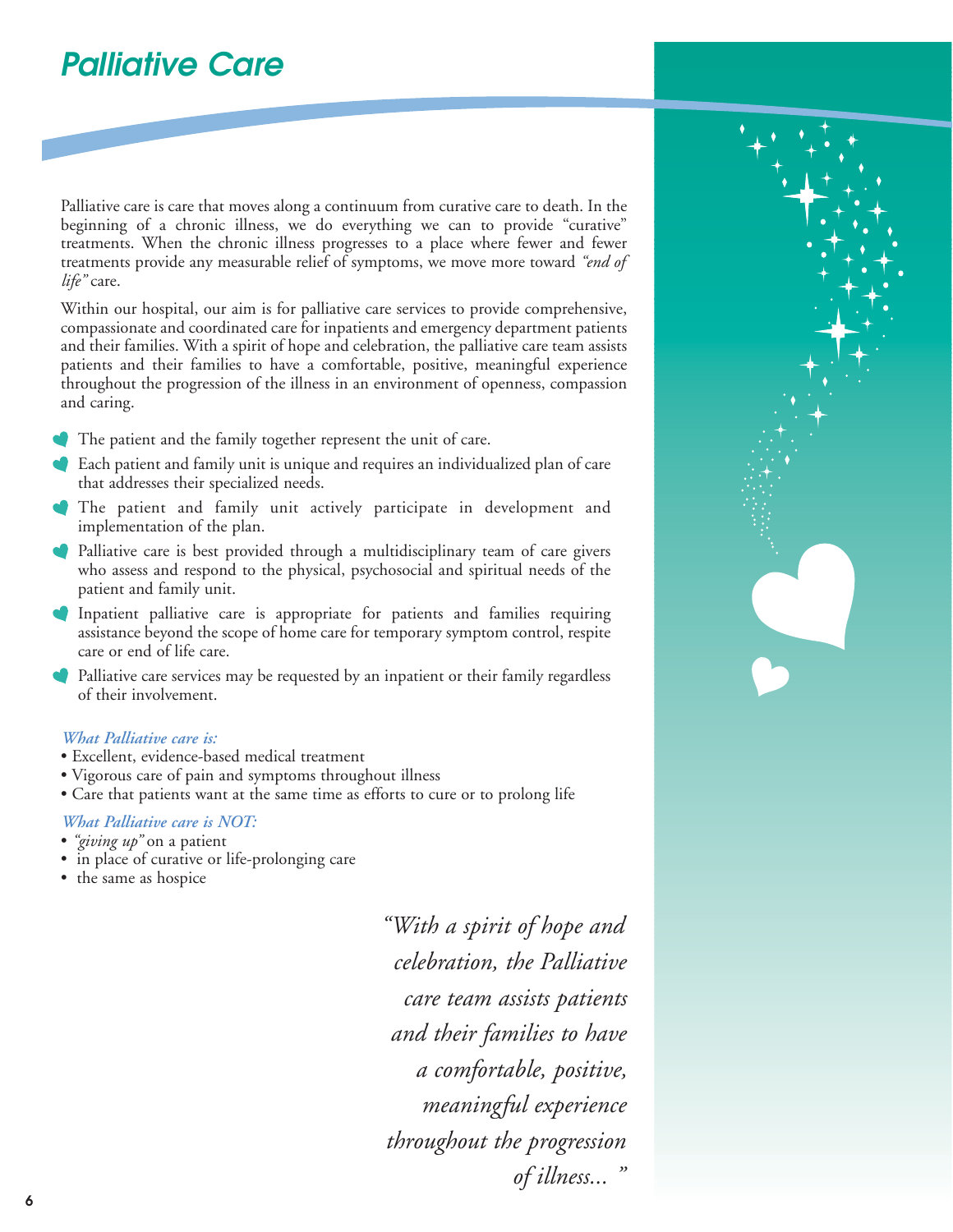# **30 Years of Caring Service**

from Barbara Barnett/ Director of Volunteer Services

*Down East Hospice Volunteers of Washington County is beginning its 30th year!* This would not be possible without those of you in our community who support our compassionate work in many different ways. Back in 1981, Mary Lane one of the original founders of Down East Hospice, saw a need for the special service hospice volunteers and nurses could provide and did not give up on making it happen. Today, Down East Hospice volunteers provide free comfort care for the terminally ill, their families and care givers in Washington County along with continued contact during bereavement.We work closely with nursing agencies, hospitals, and other facilities, providing volunteer visits to the home, the hospital, nursing home, wherever the need. We are grateful for office space that is provided to us by Down East Community Hospital, and for the support we receive from administration, staff and the auxiliary.

*What does a Down East Hospice volunteer do?* They provide companionship, emotional support, and respite for the care giver. Volunteers will do some errands & help coordinate outside resources. We have made soup, taken someone to a doctor's appointment and stacked firewood. But mostly, we do a lot of listening. You can do this too.

Over the years, I have had the privilege to work side by side with so many caring hospice volunteers. When our annual Volunteer Recognition Brunch took place on January 29th I looked around at the faces I have known for over 20 years along with those who have joined us along the way. The support and generosity of time given by people in our community makes Washington County a special place. But most of all, without our volunteers, we would not be able to exist. Whether a volunteer is caring for clients, helping with fund raising, stuffing envelopes, selling raffle tickets or spreading the word about what we do - it is our volunteers who make us what we are. We have a saying on our brochure - 'Down East Hospice Makes a Difference Because of the Spirit of Its Volunteers' which is oh so true. We have training for new volunteers every fall. Think about joining us and becoming a Down East Hospice volunteer here in Washington County.

About 14 years ago a young woman named Beth C. Wright, while dealing with her own cancer diagnosis, asked me to help her start up a cancer support group right here at DECH. That group which now meets monthly at St. Aidan's Church in Machias has grown to 4 separate groups. This would not be possible without the support and dedication from the Beth C. Wright Cancer Resource Center that was founded in 2004 in Beth's memory. We have had informative speakers join us to provide much needed information for people seeking treatment, etc. Specifically, administration and staff from Down East Community Hospital have put aside time to listen to, and to discuss, issues that are important to people who attend these cancer support and resource meetings.

As our 30th year unfolds, we continue to provide compassionate hospice volunteer care to our community in Washington County, hopefully making people feel more cared for and less alone. Think about getting involved as a volunteer, board member, or helping with fund raising. Down East Hospice is non-profit and does not receive any funding from the state or federal governments. Our funding comes from donations, grants and fund raising events. If you would like more information about us, we can be reached at 255-3356 ext. 324 / 454-7521 ext. 126 / or e-mail at downeasthospice@yahoo.com.

*"The Volunteer Gift" Author unknown A helping hand, a willing heart, sometimes that's all it takes - A simple gesture on someone's part, but what a difference it makes.*



Barbara Barnett Director of Volunteer Services at Down East Hospice